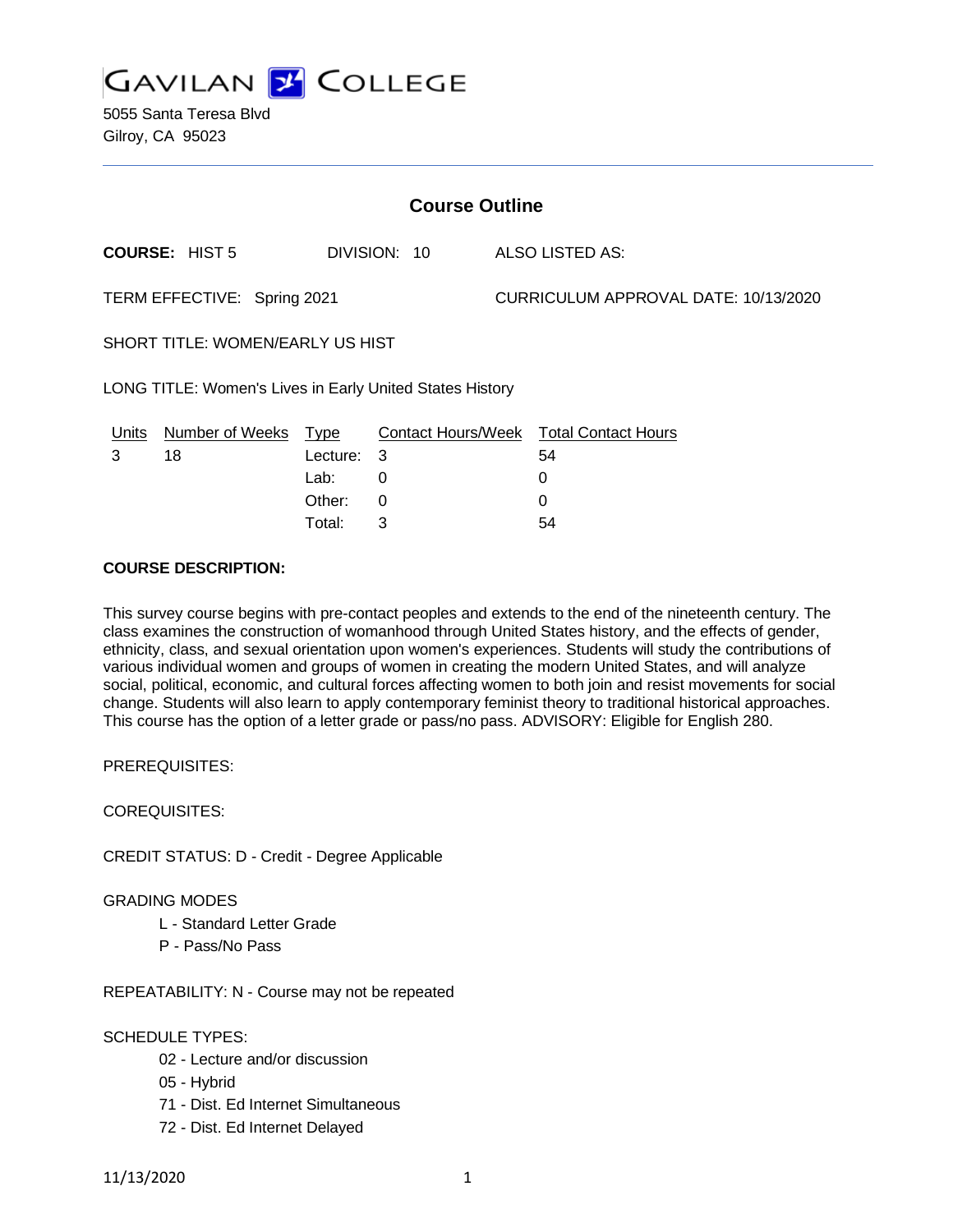### **STUDENT LEARNING OUTCOMES:**

By the end of this course, a student should:

1. Distinguish, evaluate, and contrast roles played by women in US history at different times

2. Analyze the effects of gender, ethnicity, class, and sexual orientation upon individual women and upon women in social groups

3. Relate changes in women's lives to social, political, and economic changes and social change movements in the United States

4. Develop and refine varied research skills, using women's history topics to look deeply and broadly at how women defined the various issues studied through primary and secondary scholarly sources.

## **CONTENT, STUDENT PERFORMANCE OBJECTIVES, OUT-OF-CLASS ASSIGNMENTS**

Curriculum Approval Date: 10/13/2020 **DE MODIFICATION ONLY**

HOURS 3 CONTENT: Why study women's history?

PERFORMANCE OBJECTIVES: Students will identify areas of US history in which women have been overlooked;

students will be able to offer reasons for the oversights, and suggest ways to ameliorate them. Students will identify topics in their own lives, which may be better understood through the lens of

women's history.

HOURS 3-10 CONTENT: Pre-contact Native American Women.

PERFORMANCE OBJECTIVES: Students will explain the diversity of roles and status assigned to and claimed by pre-contact

women. Students will discuss how women lived in the everyday, and what role women played in the external world of various groups' court and governing systems. Students will recognize widely varying

indigenous notions of proper female sexuality and behavior. Students will consider contemporary indigenous women and their struggles for land rights and sovereignty. OUT OF CLASS ASSIGNMENTS: Reading

a scholarly article on two groups of indigenous women in this period. Students will write responses on that examine female power and societal roles from these different groups. Students will begin

to hypothesize about the role native women would play in their society after western contact was made in a written response.

HOURS 3-10 CONTENT: Researching women in history.

PERFORMANCE OBJECTIVES:

Student's will demonstrate a women- and gender-centered interpretation of history through historical knowledge, interpretations, and arguments. Students will discuss the various challenges that occur when

writing women?s history and brainstorm effective solutions to problems that occur in the research process. HOURS 3-6 CONTENT: Colonial life for women.

PERFORMANCE OBJECTIVES: Students will compare individuals in colonial world to determine the role that religion, marriage, motherhood, and community played in the lives of women. Students will read primary works

to assess how some women effectively played a role in colonial economics and religious and political institutions. Students will evaluate the Salem witch trials in the context of European witch-

hunting to generate theories about the causes and effects of the accusations made. Students will explain how ethnicity and class conditioned accusations and results in the trails. Students will apply

their understanding of colonial America to concepts of contemporary female deviance.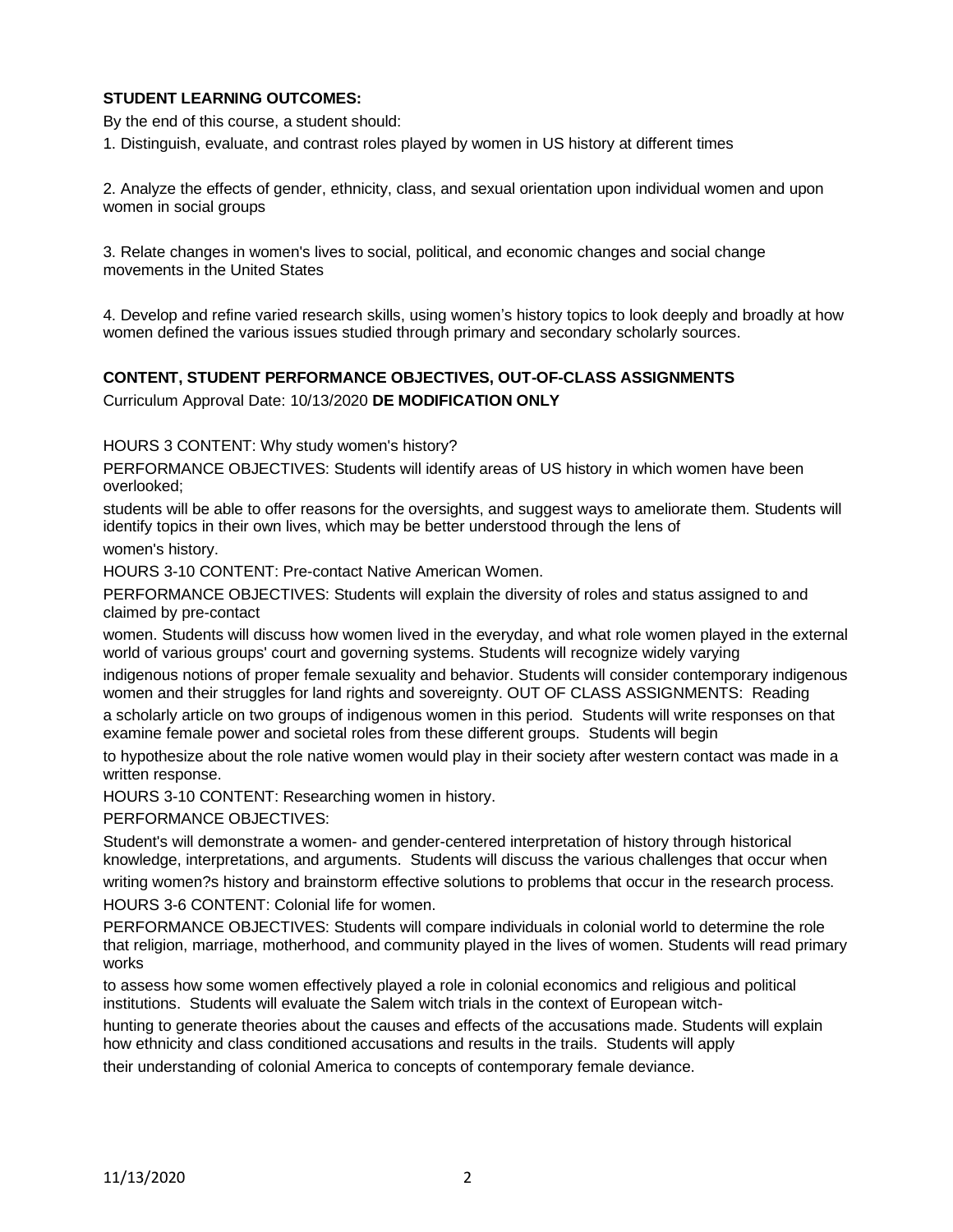HOURS 3 CONTENT: The Cult of True Womanhood.

PERFORMANCE OBJECTIVES: Students will identify the participation of women in the nation's

struggle for independence, particularly in the economic, political and military spheres. Students will evaluate the promises of the Declaration of Independence as they applied to women, and will

explain how women were affected in their legal status, work lives by new nationhood and understanding of societal expectations. Students will explain the resulting history of domesticity from

economic and cultural viewpoints, and will form opinions of its effects upon women based on discussion and readings. Students will inspect the political and biological arguments used to reinforce the

cult, and will assess the cult's contemporary staying power. Students will assess the transformation of institutions including motherhood, marriage, and domesticity. Students will explain what

restrictions were placed upon Cult women. Students will also look at the recent historiography of the field that debates the notion of the cult of domesticity and debates the merits of these

conflicting views.

HOURS 6-9 CONTENT: The Loom,

The Auction Block and the Pedestal.

PERFORMANCE OBJECTIVES: Students will identify the different ideals that women were held to in the 19th century and whether or not those ideals were accurate.

Students will use primary source material to determine the effect of these ideals and why these roles were important to the fabric of American politics and society. Differences attributable to class

and ethnicity will be discussed; slave women coped with and overcame their circumstances. Students will analyze the complex relation between slave and mistress, and will trace underlying social and

economic causes of the peculiar institution. Students will discuss the abolitionist movement and the power of women's abolitionist witness, and will assess contributions women were able to make to the

cause. Students will analyze the speeches of freedwomen and consider the roles assigned to women who lacked skills or the ability to marry well.

HOURS 3 CONTENT: The world the slaves made--or escaped.

PERFORMANCE OBJECTIVES: Students will assess how femaleness affected the experience of being a slave, and how slave women

coped with and overcame their circumstances. Students will analyze the complex relation between slave and mistress, and will trace underlying social and economic causes of the peculiar institution.

Students will discuss the abolitionist movement and the power of women's abolitionist witness, and will assess contributions women were able to make to the cause. Students will analyze the speeches of

freedwomen and consider the roles assigned to women who lacked skills or the ability to marry well.

HOURS 3-6 CONTENT: The origins of US feminism.

PERFORMANCE OBJECTIVES: Students will debate the abolitionist movement as it led to

the founding of women's movements in the US and Britain. Students will read early primary documents arguing for women's emancipation, education, dress reform, and suffrage, and will assess progress

since the documents were written. Students will explain the motives of women who spoke publicly for their rights, and will evaluate the effects upon society and upon individuals of such advocacy.

HOURS 1-3 CONTENT: The wonderful West.

PERFORMANCE OBJECTIVES: Students will assess the European-American pioneer movement westward, tracing its effects upon indigenous groups

and women, and understanding the roles played by women on the frontier. Students will contrast the relative freedom of the frontier with the restrictions placed upon women in East Coast society, and

will discuss positive and negative possibilities for women who were willing and able to start again. Students will look at the gendered Mexican War, and analyze ways in which gender affected outcome.

HOURS 1-3 CONTENT: The Civil War and war's effects upon women.

PERFORMANCE OBJECTIVES: Students will assess the traditional

roles in wartime of women as sisters, daughters, wives, nurses and, in the Civil War, a volunteer workforce. Students will analyze the war from the point of view of northern and southern women of different backgrounds.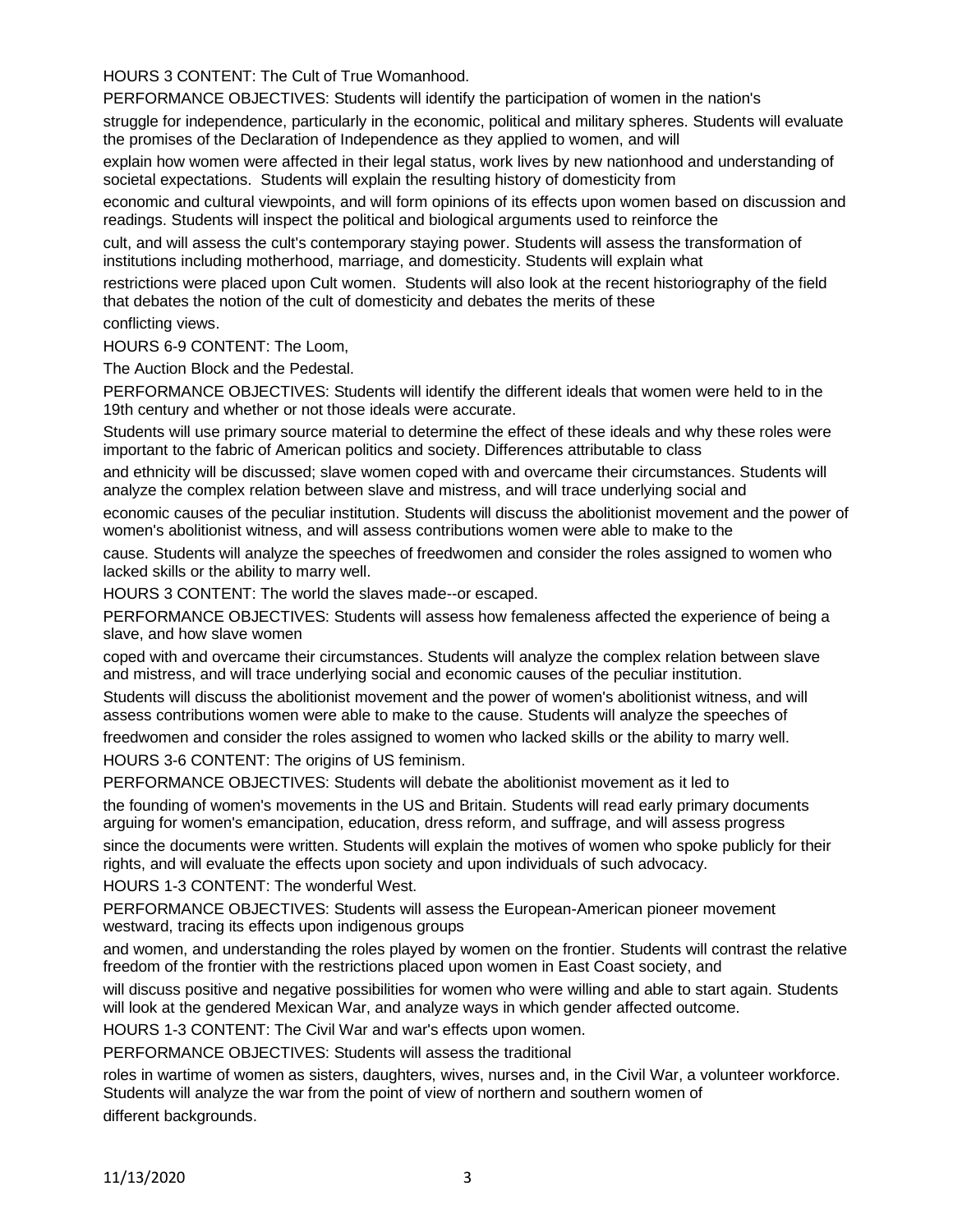HOURS 3-6 CONTENT: Labor, paid and unpaid.

PERFORMANCE OBJECTIVES: Students will document how changes in technology and capital affected the lives of many women.

Students will analyze gender patterns of occupation, and consider the feminization of several professions and its effect upon those professions in the years 1860-1900. Students will evaluate issues

posing challenges to women in the workplace, and will discuss reasons why the women's labor movement remained isolated for many decades from the mainstream male labor movements. : Students will assess the immigration experience from the points of view of women of varying backgrounds and ages, and will

examine special barriers facing immigrant women. Students will assess the varying levels of

independence and assimilation of different groups, and will study opportunities for women that opened up after the Civil War. Students will use contemporary feminist theory to hypothesize regarding

the expression of sexuality in post-war cities and towns after the turn of the century Students will enumerate the problems faced at home by working women.

HOURS 2: Final Exam

#### **METHODS OF INSTRUCTION:**

Lecture, role plays, small group work, panel discussions, research, AV materials, field work, group projects, individual projects.

#### **OUT OF CLASS ASSIGNMENTS:**

Required Outside Hours: 60

Assignment Description: Readings on women's history topics--primary sources, secondary sources, oral history, and other materials.

Required Outside Hours: 28

Assignment Description: Writings may include homework essays in response to readings and prompts, field work, journals, and take-home tests.

Required Outside Hours: 20

Assignment Description: Archival research may include use of library books, databases, and articles

#### **METHODS OF EVALUATION:**

Writing assignments Percent of total grade: 40.00 % 40% - 60% Written homework; Reading reports; Essay exams; Term papers Problem-solving assignments Percent of total grade: 30.00 % 10% - 30% Field work; Quizzes; Exams Skill demonstrations Percent of total grade: 10.00 % 5% - 10% Field work Objective examinations Percent of total grade: 20.00 % 5% - 20% Multiple choice; True/false; Completion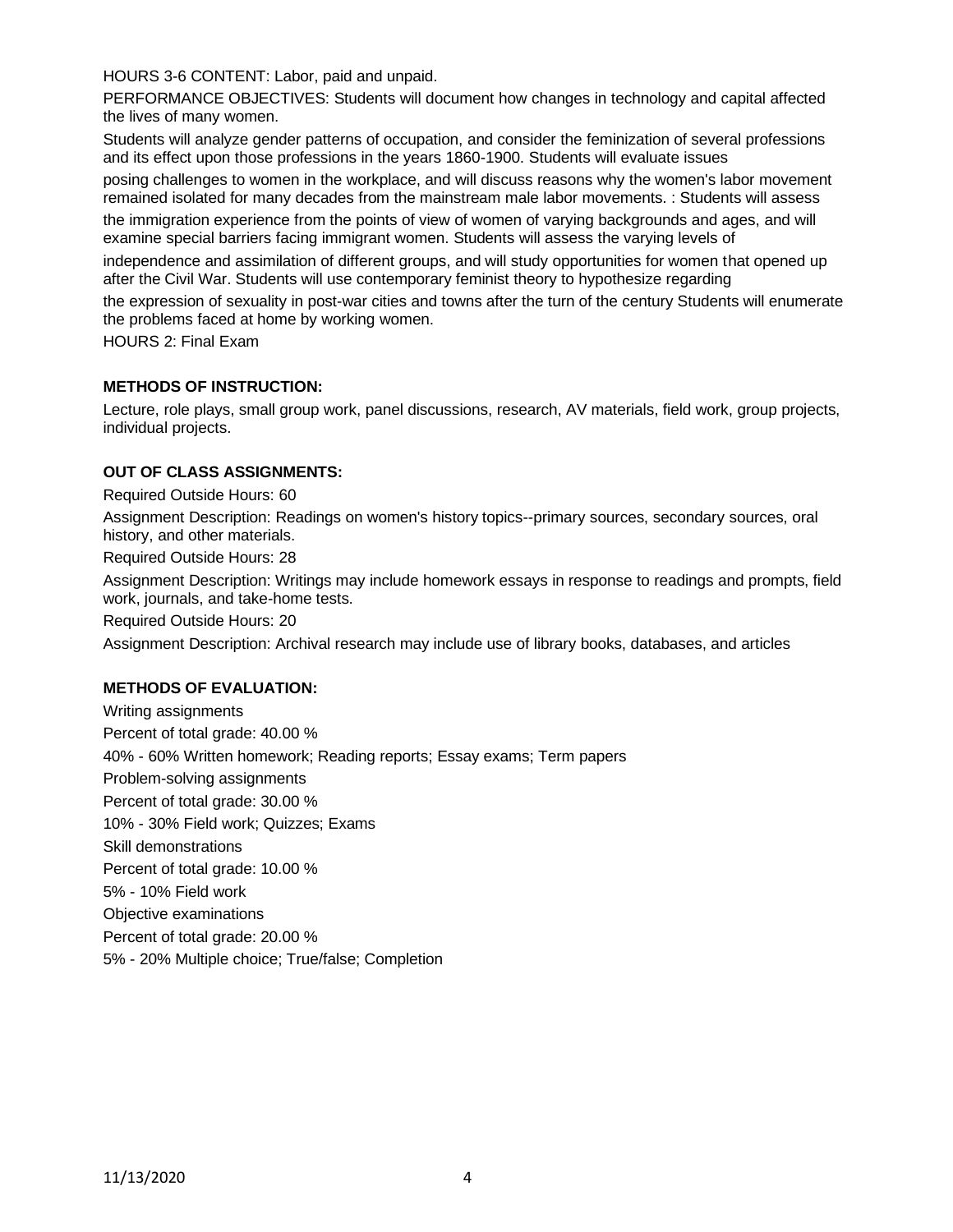### **REPRESENTATIVE TEXTBOOKS:**

Through Women's Eyes: An American History with Documents Fifth Edition by Ellen Carol DuBois (Author), Lynn Dumenil (A. Through Women's Eyes. NYC: Bedford St Martins,2018.

Excellent recent text, or a comparable text

ISBN: ISBN-13: 978-1319104931 ISBN-10: 1319104932

Recommended Representative Textbooks

Nancy Woloch. Early American Women or other appropriate college level text.. NYC: McGraw Hill,2013.

This is a classic in the field of women's history,. In history teaching, primary texts are the gold standard for communicating to students across gaps of understanding through the years. A good collection of primary documents does not grow stale or outdated, and this is the best. It is multi-cultural, cogent, comprehensive, and the essays are excellent introductions and challenges to critical thinking. This is the best book and it is not outdated as the primary sources it are supposed to be old.

ISBN: 0073407089

Reading Level of Text, Grade: 14 Verified by: L Halper